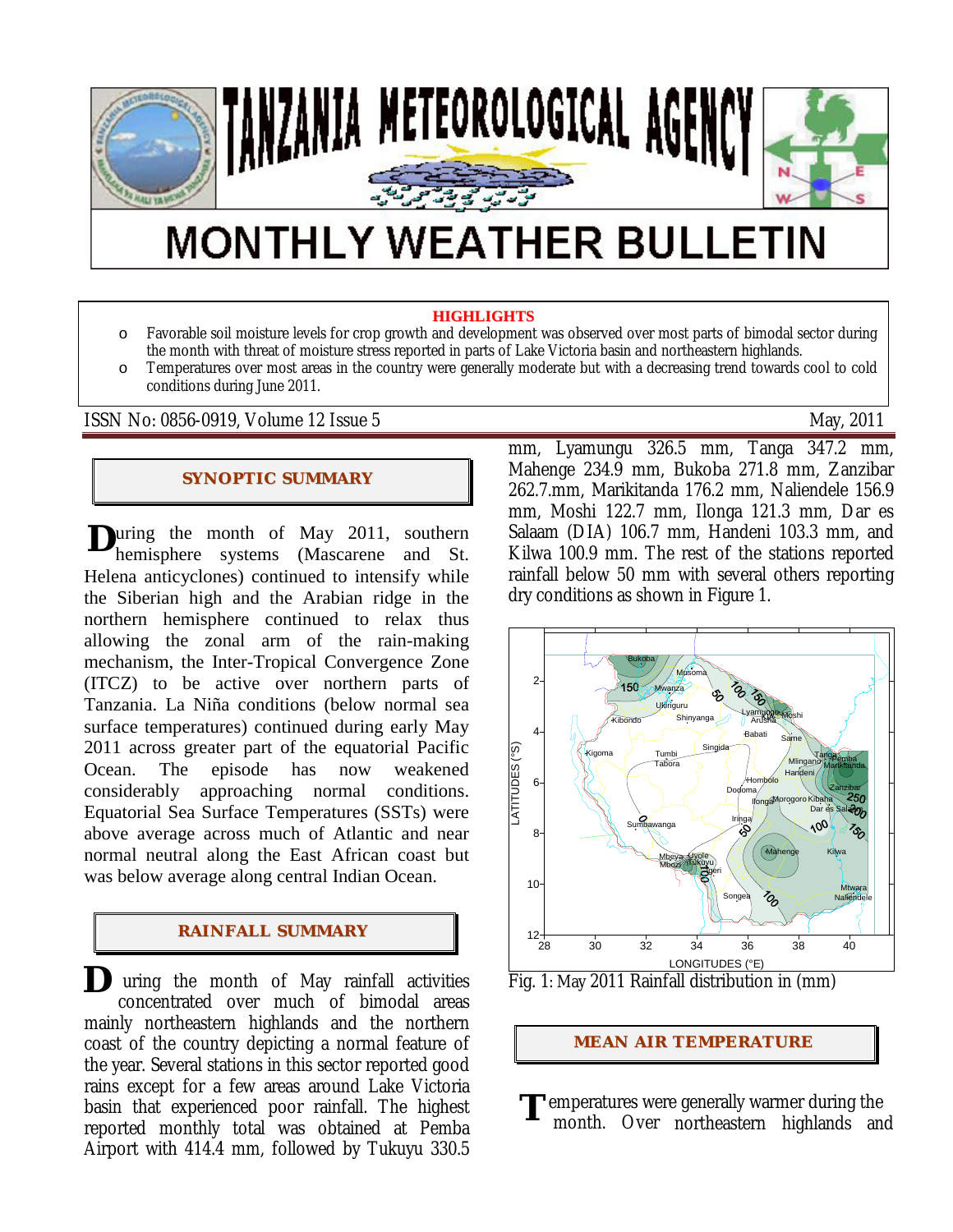coastal regions monthly mean maximum temperatures recorded exceeded 30 ºC as indicated in Figure 2A.



**Fig 2A**: May 2011 Mean Maximum Temperature (°C)

Mean maximum air temperature values ranged between 18.3ºC and 30.7ºC.



The highest absolute maximum temperature of 32.0°C was recorded during the second dekad of the month at Tanga Airfield, while Igeri over southwestern highlands recorded the lowest daily value in the second dekad with a maximum temperature of 31.1 °C. Mean minimum air

temperatures recorded ranged from 12ºC to 24ºC as shown in Fig 2B. The lowest value of mean minimum temperature recorded was 10.2°C at Igeri district (southwestern highlands) in the third dekad, while the highest value of 24.2°C was observed at Pemba (northern coast) in the third dekad.

#### **MEAN SUNSHINE HOURS**

**T** he distribution of sunshine duration across the country during May showed that the mean bright country during May showed that the mean bright sunshine hours ranged from 5 hrs/day over southwestern, southern and northeastern highlands to about 8 hrs/day over western areas as shown in Figure 3.



**Fig 3**: May 2011 Mean Sunshine Hours (hrs/day)

The longest duration of about 10 hours/day was registered during the first dekad of May over Tabora region, characterized by less or no rainfall activities.

#### **MEAN WI ND SPEED**

**M**ean wind speeds across the country ranged from<br>calm wind at Kibaha (Coast region) to 9 km/hr calm wind at Kibaha (Coast region) to 9 km/hr during the month as shown in Figure 4. High wind speed of above 11 km/hr was recorded mainly over central (Dodoma). High wind speeds coupled with dry spell conditions allowed surface water losses through evapo-transpiration.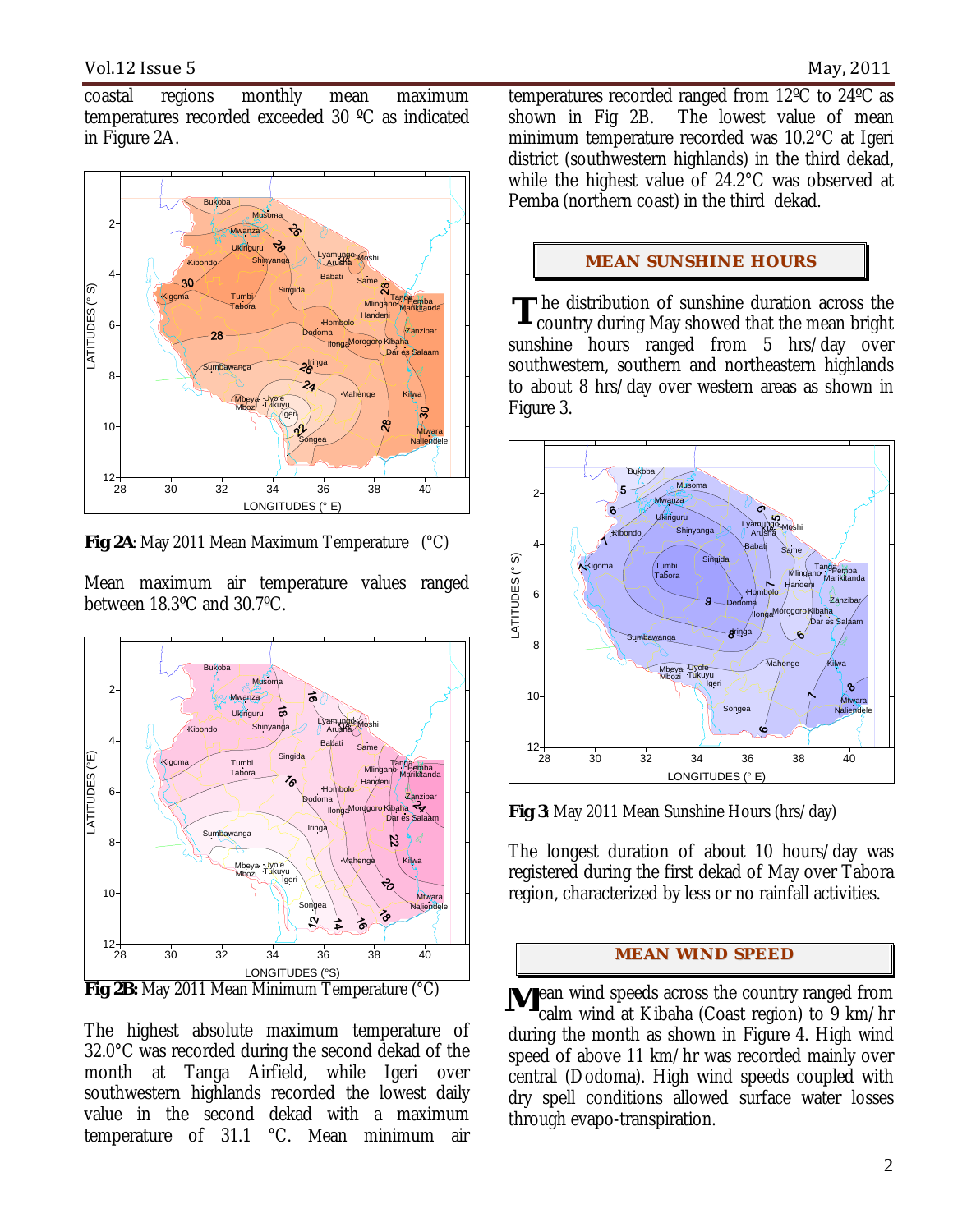֡֕֡֬



Fig 4: May 2011 Mean wind speed (km/hr)

### **AGROMETEOROLOGICAL SUMMARY EXPECTED SYNOPTIC SITUATION**

**F**avorable soil moisture levels for crop growth and development was observed over some parts of development was observed over some parts of bimodal sector during the month. On the other hand, threat of moisture stress was reported in parts of Lake Victoria basin (Magu, Shinyanga and Musoma districts) and northeastern highlands (high grounds of Same, Mwanga, Karatu, Loliondo, Simanjiro, and lowlands of Rombo districts) causing stunted or wilting to crops mainly beans and maize which was generally at advanced vegetative stage. For the unimodal sector harvesting activities started over several parts but with anticipated less harvest following poor soil moisture supply experienced during the season as observed over parts of southwestern highlands (Iringa north, Chunya and Mbarali), central, and western areas of the country. Performance of most field crops over those areas was between poor to moderate due to inadequate soil moisture supply although excessive supply was another threat that hit Kilosa and Ilonga areas in Mahenge (Morogoro region).

Pastures and water availability for livestock and wildlife were generally good over much of the country.

#### **HYDROMETEOROLOGICAL SUMMARY**

**W** ater levels in lakes, dams and river flows have regained fairly well due to substantial rainfall regained fairly well due to substantial rainfall amounts recorded. However, water supply for human and industrial usage and hydro-power generation should still be used sparingly.

**ENVIRONMENTAL SUMMARY**

**T** emperatures over most areas in the country were<br>generally moderate but with a decreasing trend generally moderate but with a decreasing trend towards cool to cold conditions during June 2011.

## **DURI NG J UNE 2011**

I **D** uring the month of June 2011, the Siberian and Azores highs and the Arabian ridge are expected Azores highs and the Arabian ridge are expected to relax while the St. Helena and Mascarene highs are expected to intensify. The SSTs from central to eastern equatorial Pacific Ocean and the associated La-Nina conditions are expected to dissipate giving way for neutral conditions to be established towards mid June 2011. However, slightly weaker atmospheric aspects of La-Nina may continue during the month of June 2011. On the other hand neutral SSTs conditions are expected to prevail over central Indian Ocean while warmer conditions are expected over southwestern Indian Ocean. Moderate southerly wind flow is expected during the month. The above configurations are expected to enhance cold air advection especially over the southern and southwestern parts of the country.

**EXPECTED WEATHER SITUATION DURI NG J UNE 2011**

ake Victoria Basin (Kagera, Mwanza, Mara and **L**ake Victoria Basin (Kagera, Mwanza, Mara and<br>LShinyanga regions), and Western regions (Kigoma, Northern Rukwa and Tabora regions) are is likely to feature mostly dry conditions. Northern coast (Dar es Salaam and Tanga regions, the isles of